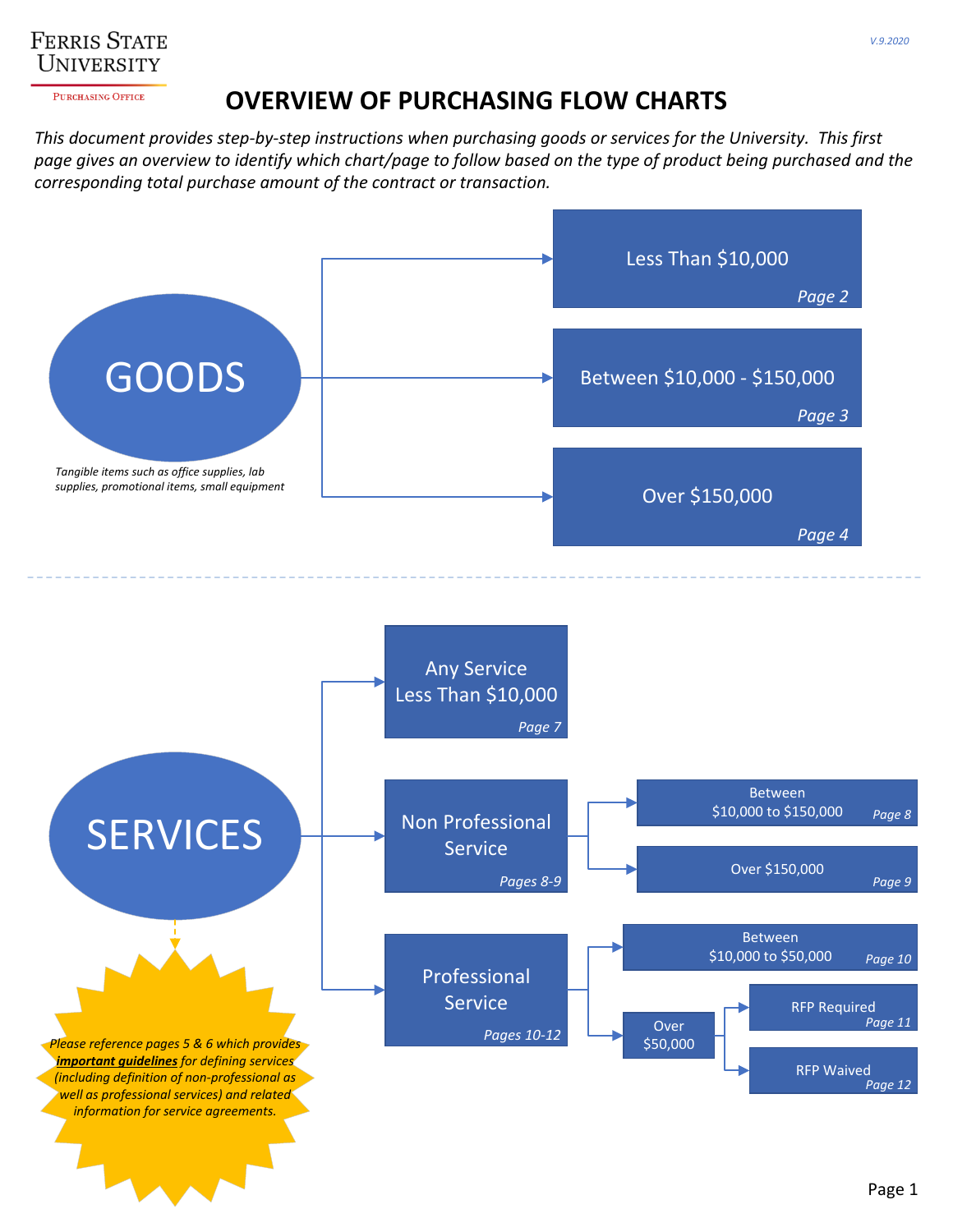# **PURCHASES FOR GOODS: Less Than \$10,000**

*(Tangible items such as office supplies, lab supplies, promotional items, small equipment)*

Note: FSU participates in various Group Purchasing Organizations (GPO) to leverage scale with other public entities to take advantage of lower prices. Contact Purchasing for potential consortium vendors to exercise these options.

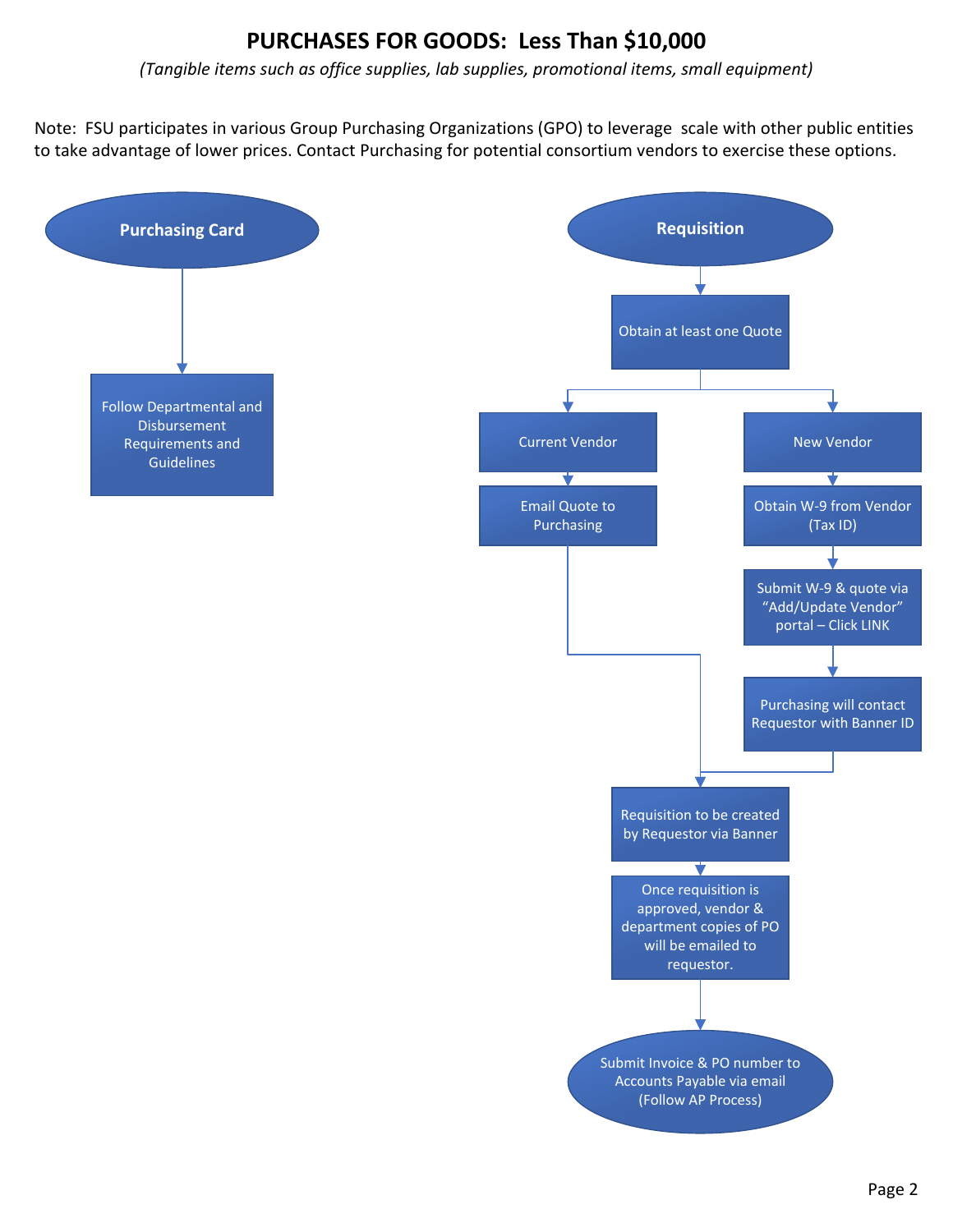# **PURCHASES FOR GOODS: Between \$10,000 ‐ \$150,000**

*(Tangible items such as office supplies, lab supplies, promotional items, equipment)*

Note: FSU participates in various Group Purchasing Organizations (GPO) to leverage scale with other public entities to take advantage of lower prices. Contact Purchasing for potential consortium vendors to exercise these options.



If three quotes are not possible, a Sole Source Approval Request can be submitted for consideration based on [circumstances.](https://www.ferris.edu/HTMLS/administration/purchase/pdfs-docs/forms/SOLE_SOURCE_APPROVAL_REQUEST_Aug2020.pdf) This is to be utilized in exceptional cases. Please use the form for Sole Source Approval (click here for link – also found on the Purchasing website) to provide justification. Please feel free to contact Purchasing prior to completing the Sole Source Approval form to answer any questions or discuss options. Once completed & signed, submit via email to your Purchasing representative for approval by the Purchasing Officer.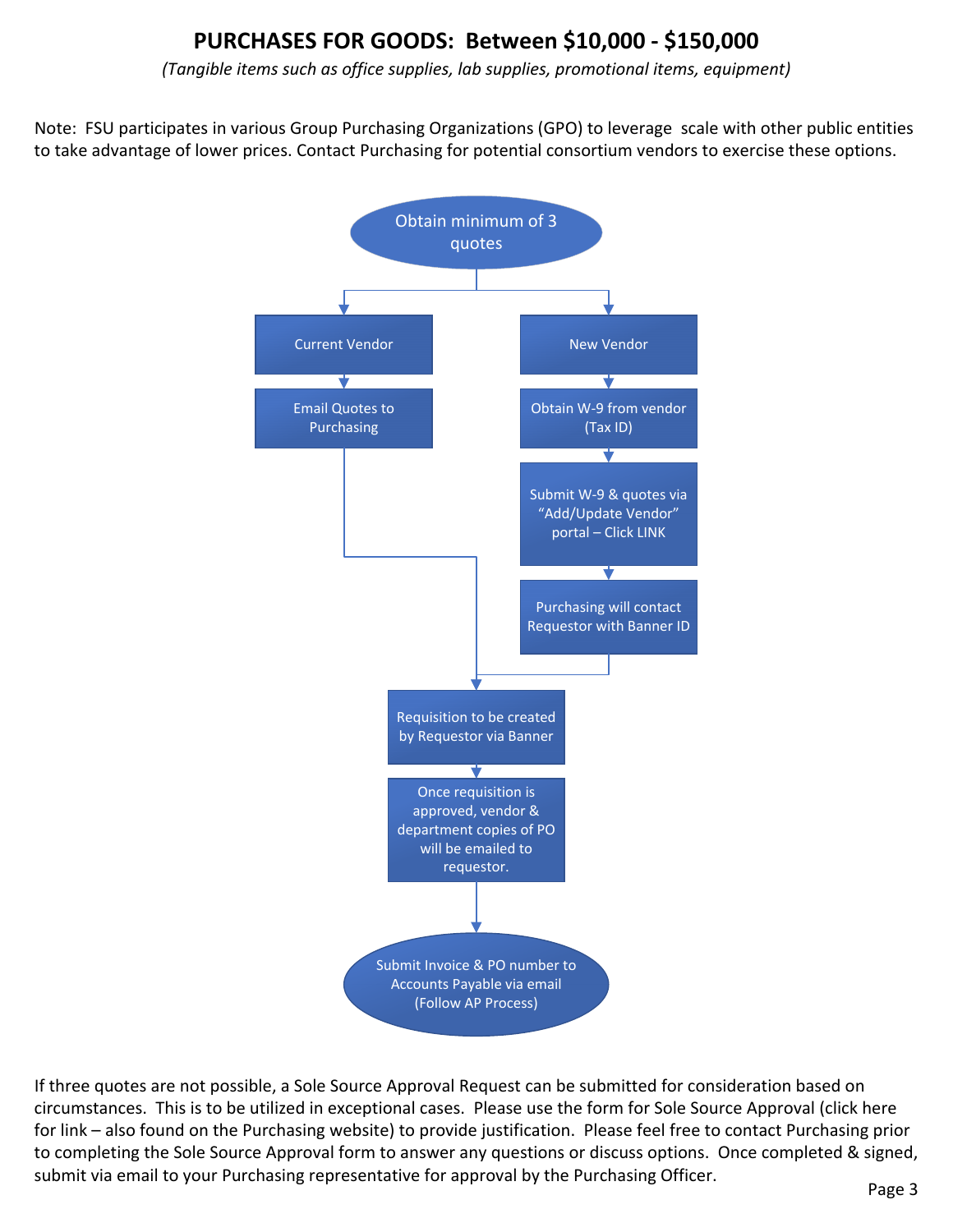# **PURCHASES FOR GOODS: Over \$150,000**

*(Tangible items such as office supplies, lab supplies, promotional items, equipment)*

#### **Purchases of Goods over \$150,000 require University Presidential approval and solicitation of bids through the Request For Quote (RFQ) process conducted with the Purchasing Department.**

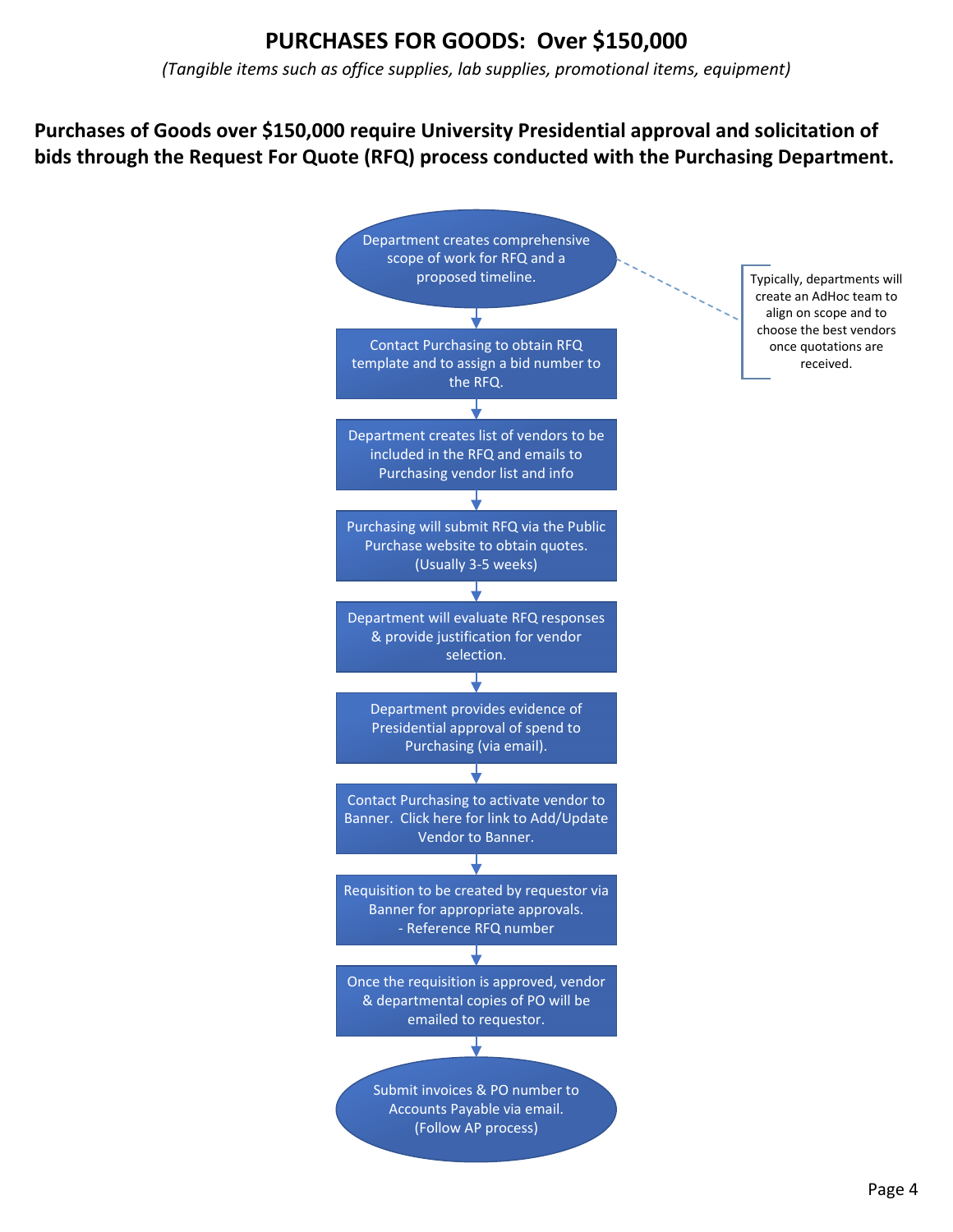# **SERVICE AGREEMENT GUIDELINES** NON‐PROFESSIONAL AND PROFESSIONAL

To help distinguish between Goods from Services, Services have characteristics including:

- 1) Intangibility something that cannot be felt/tried before paying for it
- 2) Variability the quality of the service varies greatly depending on who provides
- 3) Perishability it cannot be stored for later sale/use
- 4) Inseparability services are produced and consumed at the same time

It is important to understand and apply the following guidelines and requirements related to all Contractual Service Agreements regardless of dollar amount. All services rendered by the University must have a contract according to Board of Trustee Purchasing Policy.

- Define the scope of work clearly so that all involved understand the work product expected and definition of successful delivery of the work. The more clear the scope is, the more successful the search, selection process, and delivery of the service will be.
- If the "supplier/vendor" is a current student or employee, contact Human Resources or Student Employment to manage next steps. Do not use these flow charts.
- If the "supplier/vendor" is a corporation, utilize the contract steps outlined in these flow charts.
- If the "supplier/vendor" is not a student, employee, or corporation, please complete the ICDC form (Click Link) to determine the independent contractor relationship. Purchasing will review the ICDC form and guide needed next steps.
- ALL services REQUIRE a [contract/agreement.](https://www.ferris.edu/HTMLS/administration/purchase/pdfs-docs/forms/ICDC_2020.pdf)
- Review, understand, and apply the proper insurance requirements for the scope of work being contracted. This information is available from the Risk Management Office (LINK) . Based on these insurance [requirements,](https://www.ferris.edu/HTMLS/administration/purchase/pdfs-docs/Certificate_of_Insurance_Requirements.xls) include the proper insurance certificates with the contract to Purchasing. These are required to advance the contract.
- All contracts involve certain risks to the department & University. It is in your best interest to fully understand those risks. According to Business Policy – Contract Policy 2019:13, all contracts over \$100,000 must be reviewed by Legal prior to submission for signing by the VP of Admin/Finance. Please refer to General Counsel's suggestions and [recommendations.](https://www.ferris.edu/HTMLS/administration/president/generalcounsel/contracts/homepage.htm) Click here for LINK to General Counsel's contract page.
- Determine steps required for Divisional & Board approval. Refer to Business [Purchasing](https://www.ferris.edu/HTMLS/administration/buspolletter/purchasing-policy.pdf) Policy Section X. Click here for link.
- If three quotes are not possible, a Sole Source Approval Request can be submitted for consideration based on circumstances. This is to be utilized in exceptional cases. Please use the form for Sole Source Approval (click here for link – also found on the Purchasing website) to provide justification. Please feel free to contact Purchasing prior to completing the Sole Source Approval form to answer any questions or discuss options. Once completed & signed, submit via email to your Purchasing representative for approval by the Purchasing Officer.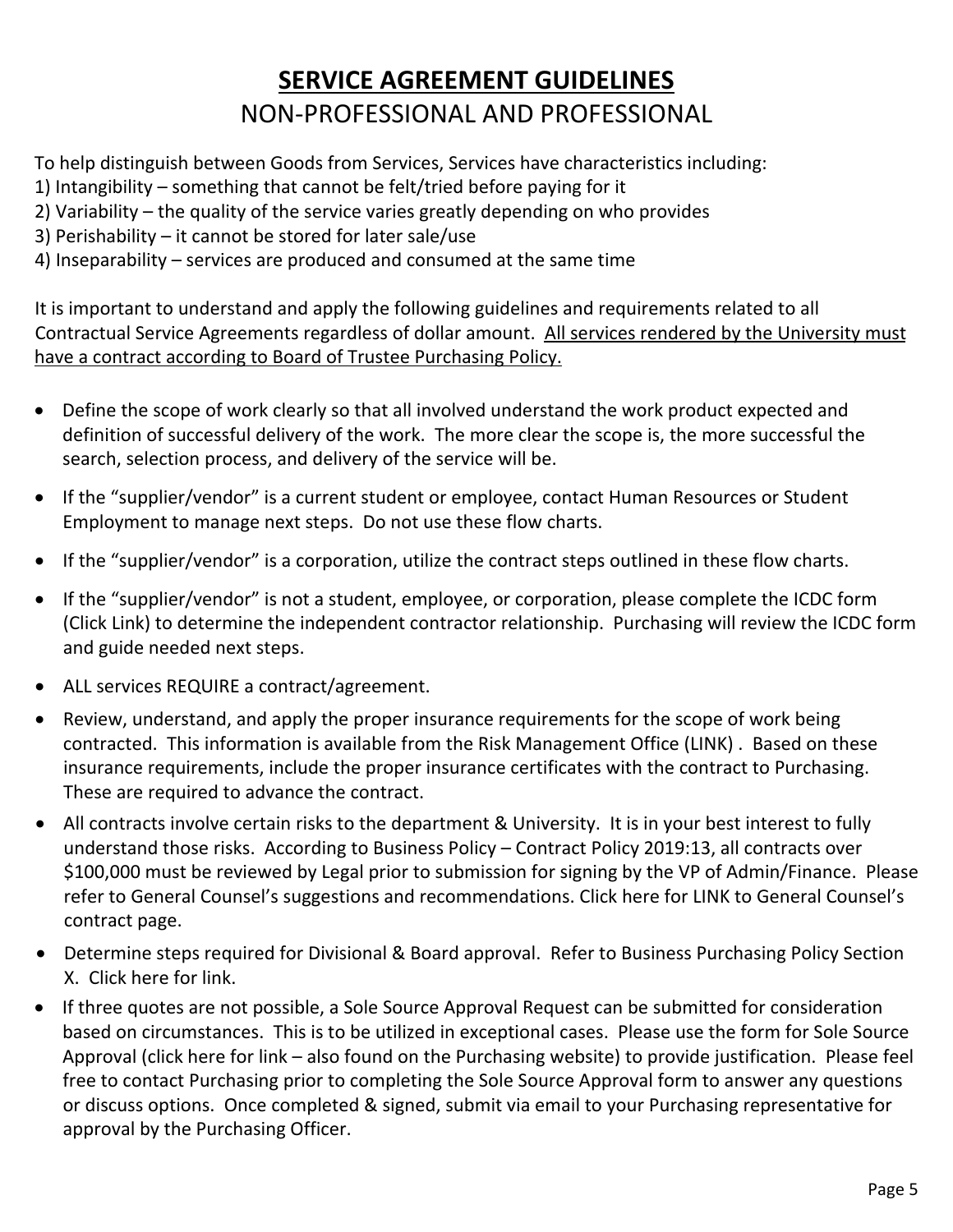# **DEFINTIONS & GUIDELINES OF WHAT CONSTITUTES A PROFESSIONAL SERVICE**

According to Board Policy, there is a difference between Professional and Non‐Professional Services. They each require a different level of approvals, which are noted in these flow charts. Professional service contracts over \$50,000 require Board approval. Non‐Professional Services over \$150,000 require Presidential approval. This page provides some characteristics to help distinguish between Professional Services versus Non‐Professional Services to help guide which process to follow.

#### **Some of the Attributes of a Professional Service**

- Unique & Specific Scope of Work
- Infrequent Function
- Advisory and/or Consulting Role
- Involved Interaction Significant University Involvement and Interaction with the Vendor
- End Result/End-Product tends to be Complex
- Subjective Nature of Results

#### **Examples of Non‐Professional Services Examples of Professional Services**

- Skilled Trade Services
- Laundering Services
- Catering
- Custodial
- Musicians & Performers
- Software Maintenance/Support
- Software Subscriptions
- Software Licenses

- Consultants/Advisors
- Marketing
- Banking
- Medical
- Software Development
- Grant Consultants/Writers
- Accounting
- Actuarial Activities
- Legal
- Professional Engineering
- Design Services
- Management Services
- Speakers
- Training/Workshop Coordinators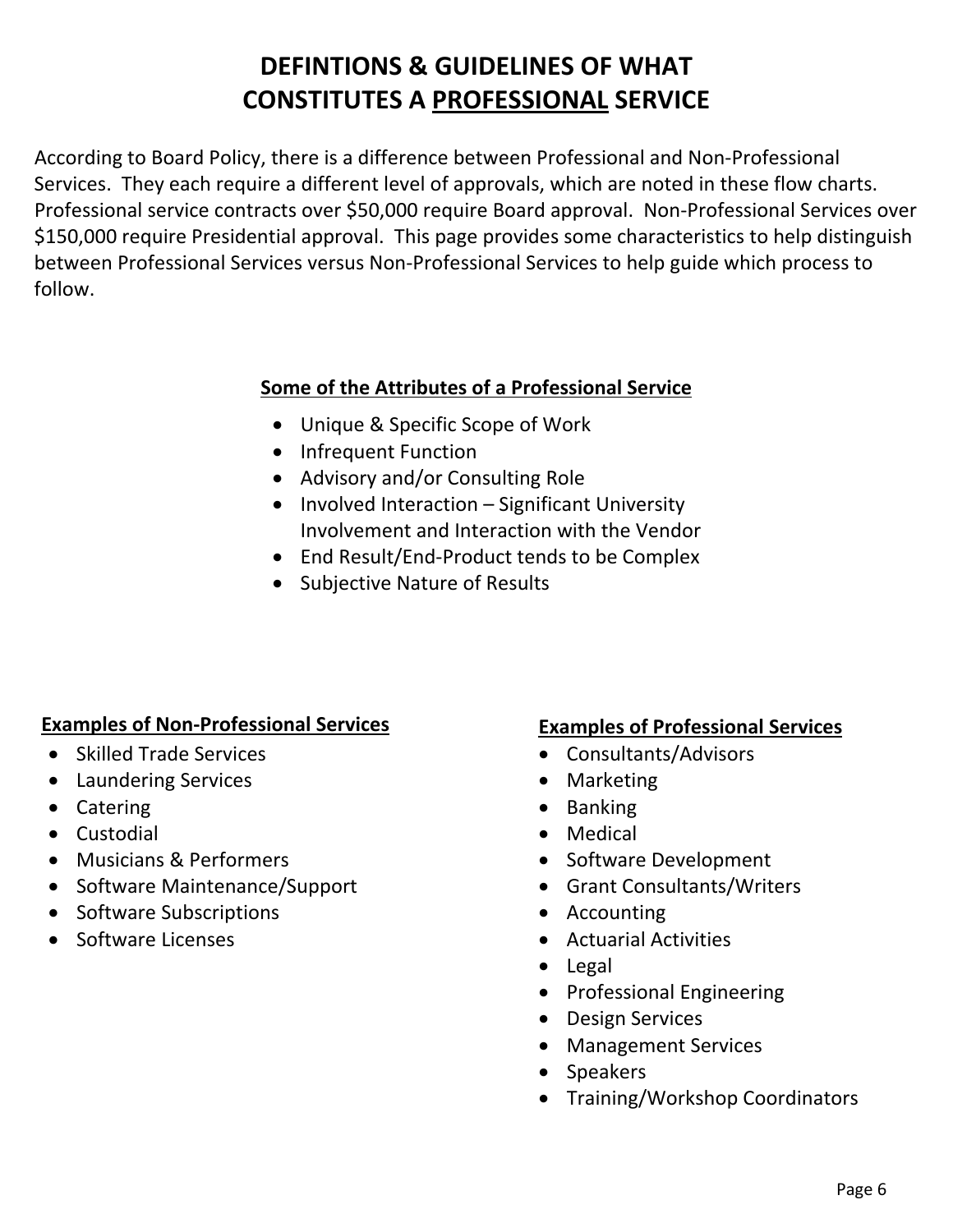# **PURCHASES FOR ANY SERVICE: Less Than \$10,000**

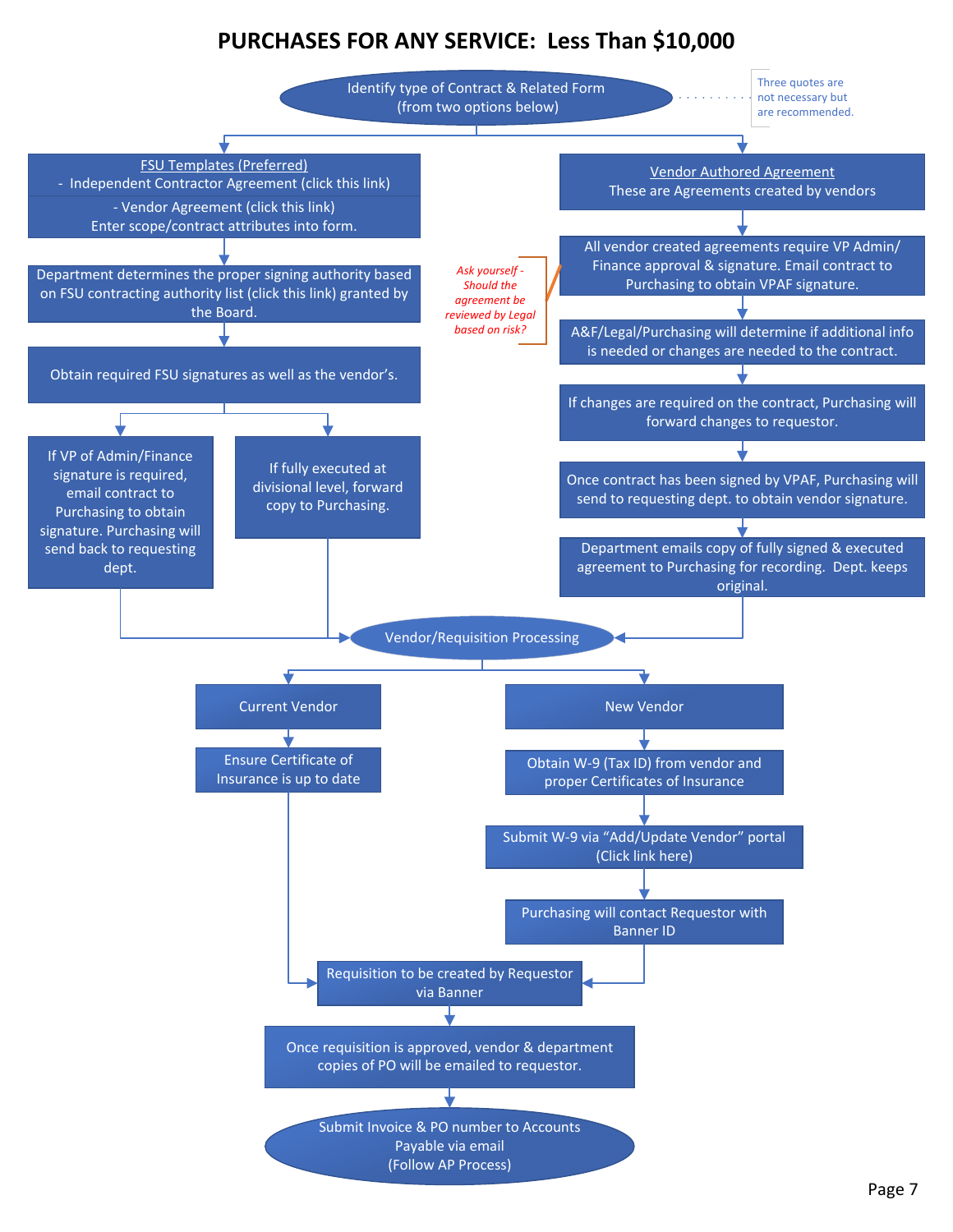# **PURCHASES FOR NON‐PROFESSIONAL CONTRACTUAL SERVICES: \$10,000 ‐ \$150,000**

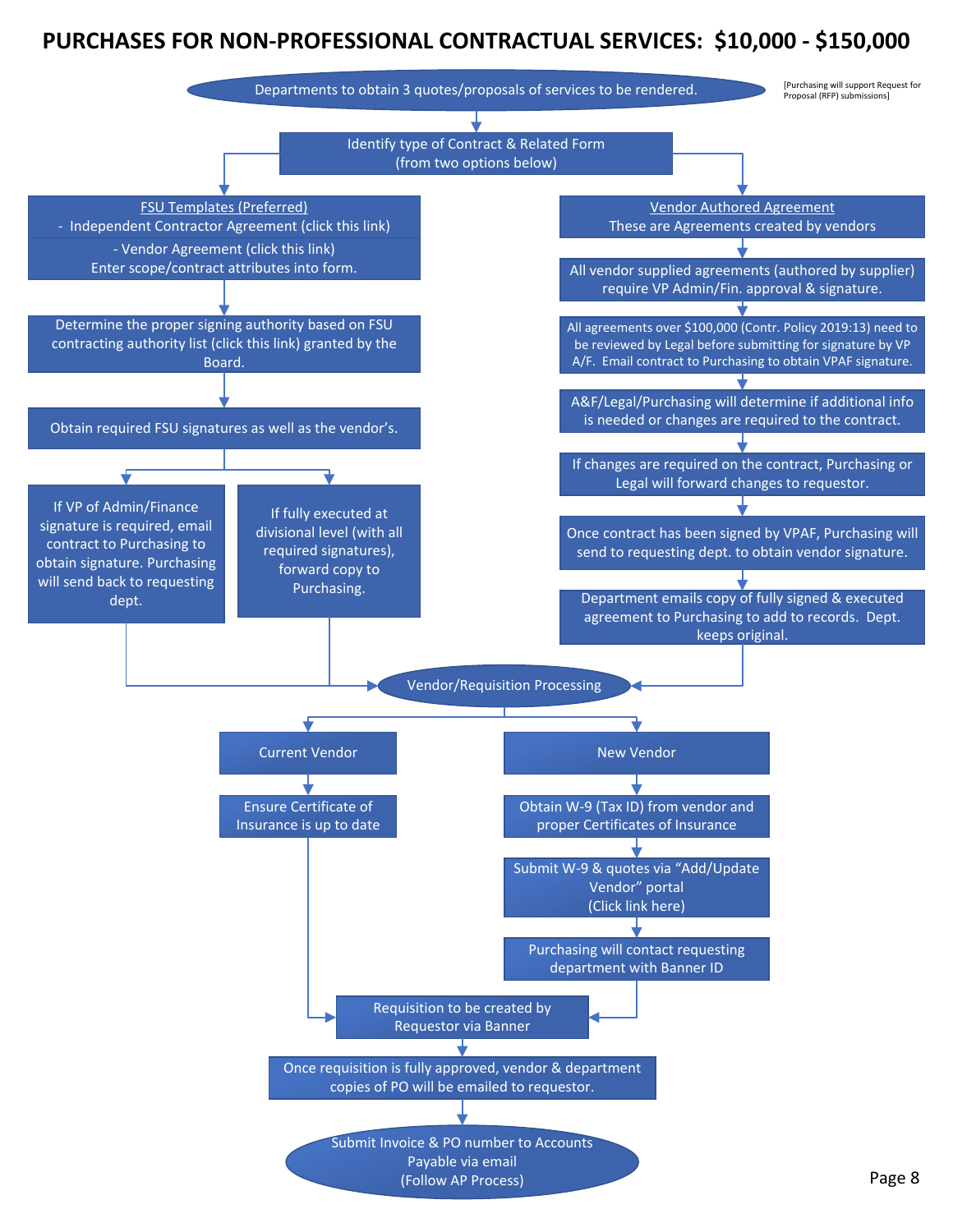## **PURCHASES FOR NON‐PROFESSIONAL CONTRACTUAL SERVICES: Over \$150,000**

Purchases of Non‐Professional Services over \$150,000 require Presidential approval & solicitation of bids through the Request For Proposal (RFP) process conducted through the Purchasing Department.

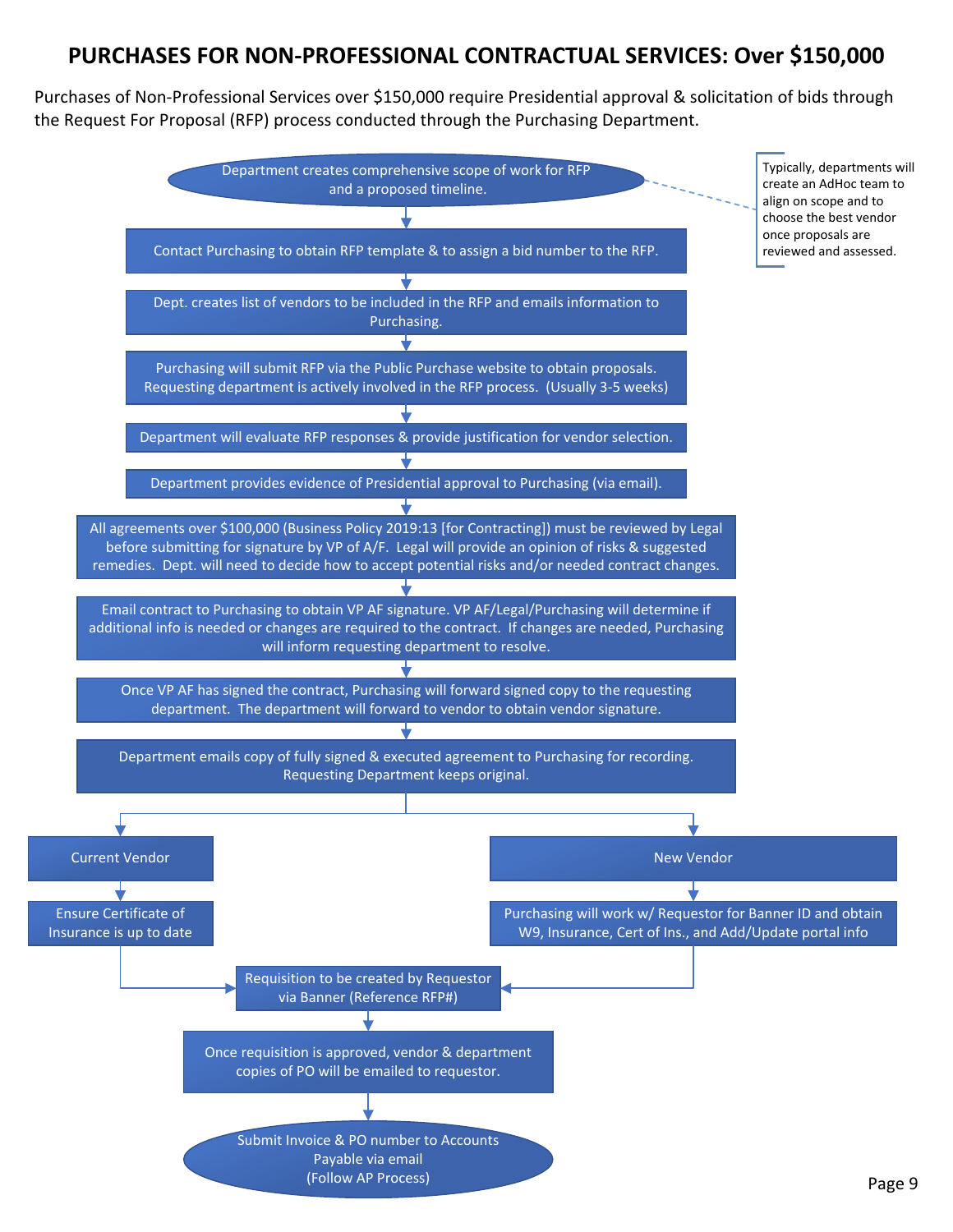# **PURCHASES FOR PROFESSIONAL SERVICES: Less Than \$50,000**

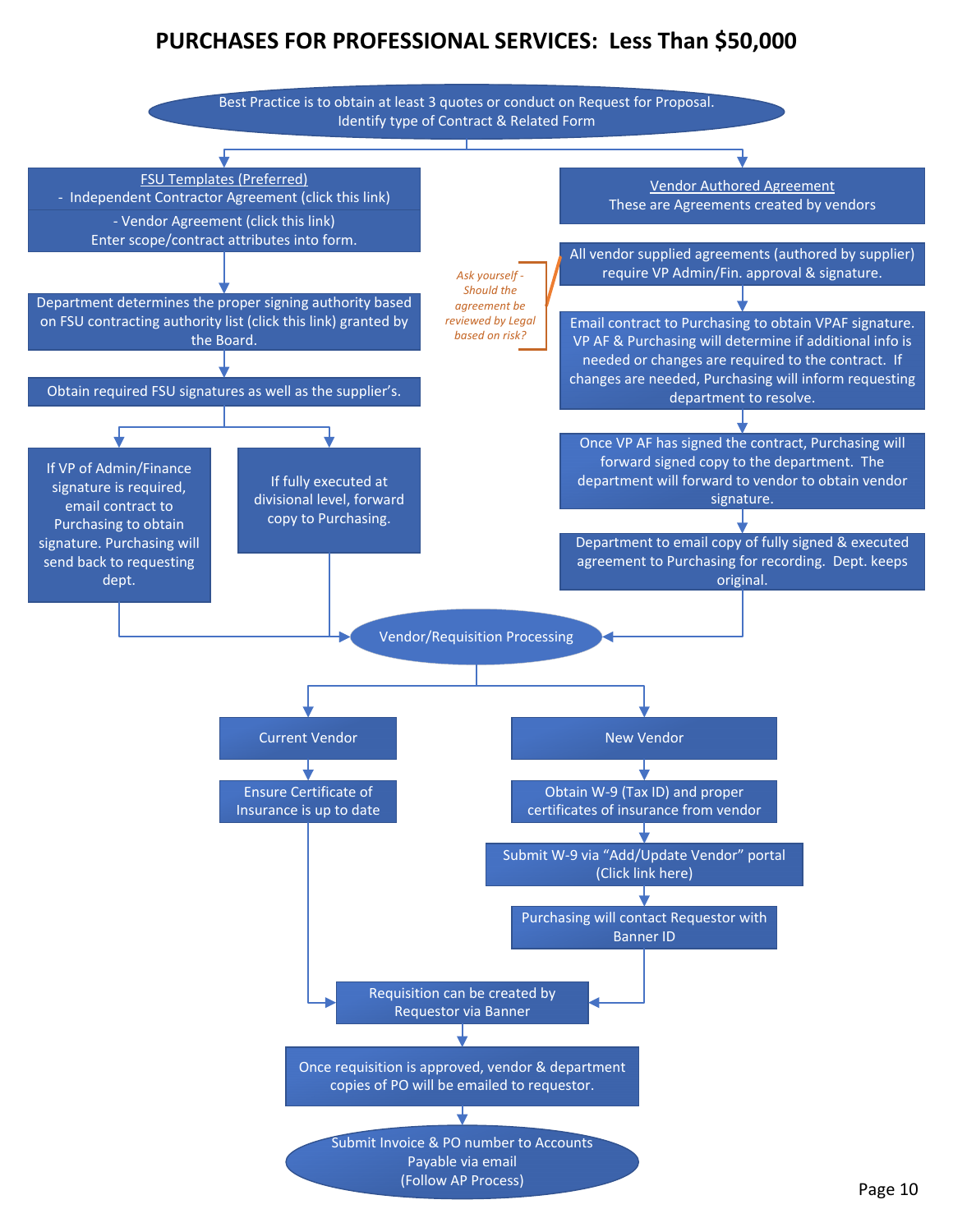# **PURCHASES FOR PROFESSIONAL SERVICES: Greater than \$50,000 (RFP Required)**

All Professional Services greater than \$50,000 requires Board of Trustee approval. This flow chart shows the steps when the RFP process is required – which is usually the case.